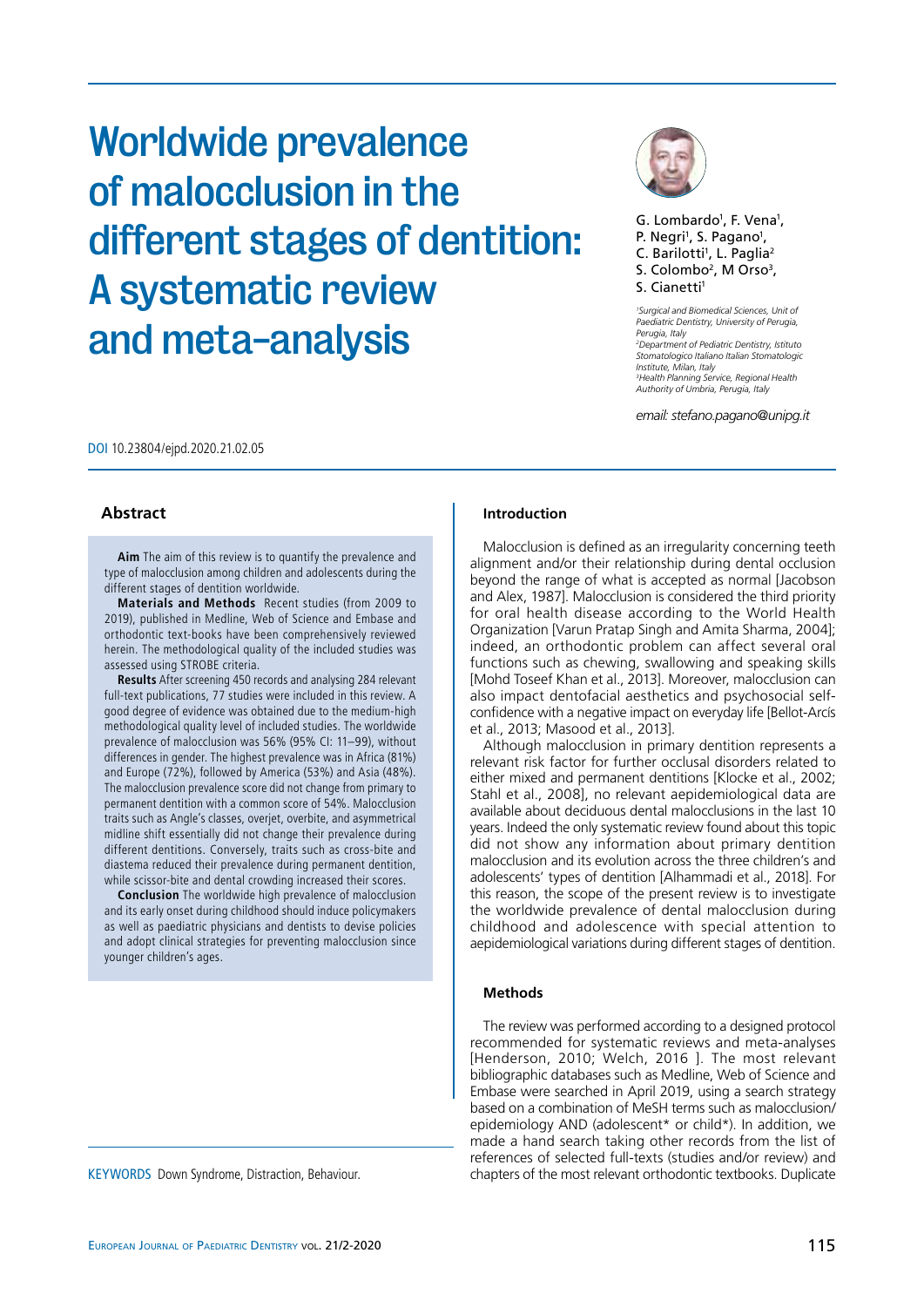literature and multiple publications of the same results were left out.

### Study selection, data collection, and data items Inclusion criteria

Publications from 2009, studies evaluating the prevalence of at least 1 malocclusion trait after clinical and/or cephalometric diagnosis, studies performed in children and/or adolescents (0 to 19 years old), studies specifying the setting where the presence of malocclusion was evaluated and studies published in English, Italian or Spanish.

Exclusion criteria

Studies with a quality assessment less than 3 (a six criteria STROBE statement), studies sample with less than 80 participants, studies carried out on groups of patients affected by general diseases or specific oral diseases, studies carried out on a group of patients undergoing orthodontic treatment.

Two authors (FV and SP) independently assessed the initial screening of records based on titles and abstracts. Subsequently, two authors choose the eligible studies for this review from the overall amount of obtained full texts. Discrepancies between authors were resolved through discussion. If the solution was still not found, a third reviewer (LP) made the final decision.

#### Data extraction and management

From the included studies a data extraction was performed independently by two review authors (PN and SC) and disagreement were resolved by debate or involving, where needed, a third review author (LP). The extracted data included the following topics: bibliographic details (first author, year of publication ); demographic and participants' characteristics (setting, country, continent as well as age and gender); prevalence of general malocclusions and their traits such as Angle's class, overjet, overbite, crossbite, midline shift, dental crowding, and diastema.

## Quality assessment

The quality assessment was performed by the other two reviewers (GL and MO), in the case of some of their disagreement, it was resolved with debate or consulting a third author.

Quality assessment of the included studies was performed using a six-criteria analysis selected from the STROBE statement [von Elm et al., 2007]. The assessment was performed relying on an adequate (or not) description of some study parameters such as setting (I), participants characteristics (II), sample size (III), dependent and independent variables (IV), outcome data (V), statistical analyses (VI). For each of these parameters there was a dichotomous issue: positive (+) or negative (-). Relying on these six parameters assessment, the available score for each of the included studies varied from 0 to 6.

#### Statistical analysis

Data analysis was performed using STATA/SE 13 software (Stata, College Station, TX, USA), and the metaprop package was used to conduct the meta-analyses. For each study, we summarised several characteristics of the participants such as gender, age, geographical distribution (continent and country), study setting, type and class of malocclusion, and type of dentition. The prevalence of malocclusion was meta-analysed using random-effects models. Subgroup analyses were performed for continent and type of dentition. Summary estimates were provided along with 95% confidence intervals (95% CI). We assessed heterogeneity among studies through I2 statistics.



Fig. 1 Literature search flowchart (PRISMA 2009).



Fig. 2 Meta-analysis of malocclusion prevalence over primary, mixed and permanent dentitions found in the included studies.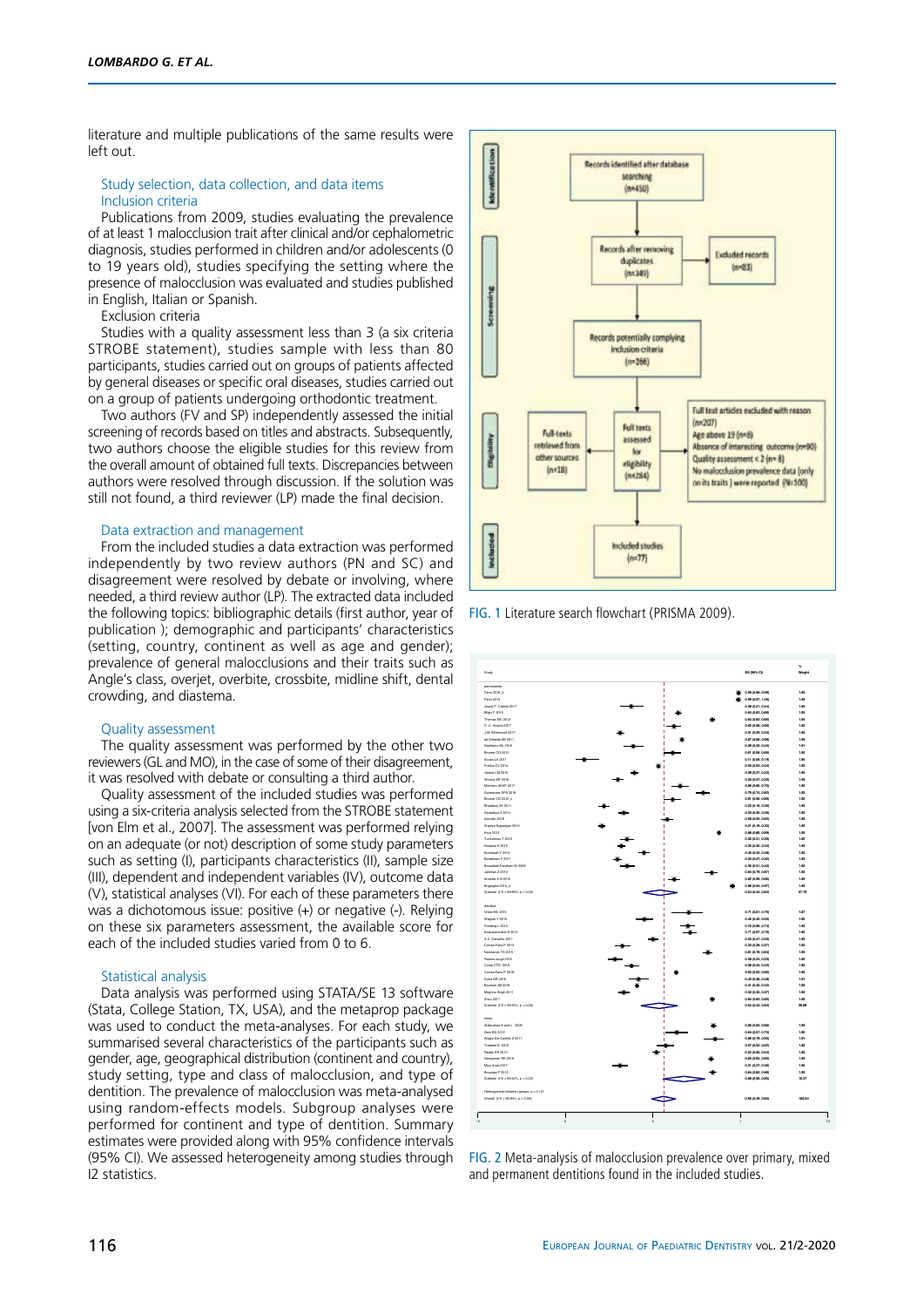| $N^{\circ}$    | Author                   | Year | Population | Range            | Country         | Continent | <b>Setting</b>                                             |
|----------------|--------------------------|------|------------|------------------|-----------------|-----------|------------------------------------------------------------|
| $\mathbf{1}$   | Mtaya M                  | 2009 | 1601       | 12-14            | Tanzania        | Africa    | School                                                     |
| $\overline{2}$ | Borzabadi-Farahani A     | 2009 | 502        | $11 - 14$        | Iran            | Asia      | School                                                     |
| 3              | Sidlauskas A and L       | 2009 | 1681       | $7 - 15$         | Lithuania       | Europe    | School                                                     |
|                |                          | 2009 |            | $9 - 12$         |                 |           |                                                            |
| 4              | Dias PF                  |      | 407        |                  | Brazil          | America   | School                                                     |
| 5              | Shivakumar KM            | 2009 | 1000       | $12 - 15$        | India           | Asia      | School                                                     |
| 6              | Lux JC                   | 2009 | 494        | 9                | Germany         | Europe    | School                                                     |
| 7              | Perillo L                | 2010 | 703        | 12               | Italy           | Europe    | School                                                     |
| 8              | Murshid ZA               | 2010 | 1024       | $13 - 15$        | Arabia          | Asia      | School                                                     |
| 9              | Dimberg L                | 2010 | 457        | 3                | Sweden          | Europe    | Clinic (Public Dental Health Clinic)                       |
| 10             | <b>Anosike AN</b>        | 2010 | 805        | $12 - 16$        | Nigeria         | Africa    | School                                                     |
| 11             | Sripriya Nagarajan       | 2010 | 1618       | $14 - 15$        | India           | Asia      | School                                                     |
| 12             | Neus Puertes-Fernández   | 2010 | 248        | 12               | Spain           | Europe    | Clinic (Dental University Clinic, Stomatologic Department) |
| 13             | Jamilian A               | 2010 | 350        | $14 - 17$        | Tehran          | Asia      | School                                                     |
|                | 14 Souza LA              | 2011 | 84         | $13 - 20$        | Brazil          | America   | Football Club                                              |
|                |                          |      |            |                  |                 |           |                                                            |
|                | 15 Bhardwaj VK           | 2011 | 622        | $16 - 17$        | India           | Asia      | School                                                     |
| 16             | Aliaga-Del Castillo A    | 2011 | 146        | $2 - 18$         | Perù            | America   | Clinic (Dental University Clinic)                          |
| 17             | Meghna Singh             | 2011 | 836        | $5 - 14$         | Brazil          | America   | School                                                     |
| 18             | de Almeida AB            | 2011 | 7993       | 12               | Brazil          | America   | School                                                     |
| 19             | Behbehani F              | 2011 | 1299       | 13,3             | kuwait          | Asia      | School                                                     |
| 20             | Urrego-Burbano PA        | 2011 | 436        | $5 - 12$         | Colombia        | America   | School                                                     |
| 21             | Uematsu S                | 2012 | 2378       | $12 - 16$        | Japan           | Asia      | School                                                     |
| 22             | Bourzqui F               | 2012 | 1000       | $8 - 12$         | Morocco         | Africa    | School                                                     |
| 23             | Gois EG                  | 2012 | 212        | $8 - 11$         | Brazil          | America   | School                                                     |
| 24             | Sandesh Phaphe           | 2012 | 1000       | $12 - 14$        | India           | Asia      | School                                                     |
| 25             | Behbehani F              | 2012 | 1299       | 13,3             | Kuwait          | Asia      | School                                                     |
|                | 26 Bourne CO             | 2012 | 367        | $11 - 12$        | Trinidad,Tobago | America   | School                                                     |
|                |                          | 2013 | 380        |                  |                 |           |                                                            |
|                | 27 Ferro R               |      |            | 14               | Italy           | Europe    | School                                                     |
| 28             | Laganà G                 | 2013 | 2617       | $7 - 15$         | Albania         | Europe    | School                                                     |
| 29             | Anitha XL                | 2013 | 1836       | $3-6$            | India           | Asia      | Clinic (Department of Pedodontics)                         |
| 30             | Thomaz EB                | 2013 | 2037       | $12 - 15$        | Brazil          | America   | School                                                     |
| 31             | <b>Bugaighis</b>         | 2013 | 900        | $12 - 17$        | Libya           | Africa    | Preschool                                                  |
| 32             | Bugaighis                | 2013 | 800        | $3 - 5$          | Libya           | Africa    | Preschool                                                  |
| 33             | Kaur                     | 2013 | 2400       | $13 - 17$        | India           | Asia      | School                                                     |
| 34             | <b>Reddy ER</b>          | 2013 | 2135       | $6 - 10$         | India           | Asia      | School                                                     |
| 35             | Carvalho AC              | 2013 | 1069       | 60-71 months     | <b>Brazil</b>   | America   | Preschool                                                  |
| 36             | Janosevic P              | 2013 | 190        | $11 - 14$        | Serbia          | Europe    | School                                                     |
| 37             | Freitas CV               | 2014 | 16833      | $15 - 19$        | Brazil          | America   | Clinic                                                     |
| 38             | Sanadhya S               | 2014 | 947        | $12 - 15$        | India           | Asia      | School                                                     |
| 39             | Correa-Faria P           | 2014 | 381        | $3 - 5$          | Brazil          | America   | Preschool                                                  |
| 40             | Komazaki Y               | 2014 | 938        | $12 - 15$        | Japan           | Asia      | School                                                     |
| 41             |                          | 2014 | 503        | $5-7$            | Lithuanian      | Europe    | Preschool                                                  |
|                | Kasparaviciene K         |      |            |                  |                 |           |                                                            |
| 42             | Jordao LM                | 2015 | 2075       | 12 <sub>V</sub>  | Brazil          | America   | School                                                     |
| 43             | Laganà G                 | 2015 | 1200       | $16 - 19y$       | Albania         | Europe    | School                                                     |
| 44             | Kataoka K                | 2015 | 1503       | $18-19v$         | Japan           | Asia      | Clinic (University Health Service Center)                  |
| 45             | Wagner Y                 | 2015 | 377        | $3y(3.31+-0.7)$  | Germany         | Europe    | Clinic (Department Of Paediatric Dentistry)                |
| 46             | Vitale MC                | 2015 | 95         | $3-6y$           | italy           | Europe    | School                                                     |
| 47             | Normando TS              | 2015 | 652        | $3-6y$           | Brazil          | America   | Kindergarten                                               |
| 48             | Ramos-Jorge              | 2015 | 451        | $3-5y(4,25)$     | Brazil          | America   | Kindergarten                                               |
| 49             | Traebert E               | 2015 | 389        | $10 - 15y$       | Brazil          | America   | School                                                     |
| 50             | <b>Bilgic F</b>          | 2015 | 2329       | $12, 5 - 16, 2y$ | Turkey          | Europe    | School                                                     |
| 51             | Tumurkhuu T              | 2016 | 557        | $11 - 16y$       | Mongolia        | Asia      | School                                                     |
| 52             | Ferro R                  | 2016 | 1187       | 14y              | Italy           | Europe    | School                                                     |
|                | 53 Ferro R               | 2016 | 1960       | $3-5Y$           | Italy           | Europe    | Preschool                                                  |
|                | 54 Silveira MF           | 2016 | 761        | $15-19y$         | Brazil          | America   | School)                                                    |
|                | 55 Narayanan RK          | 2016 | 2366       | $10-12y$         | India           | Asia      | School                                                     |
|                | 56 Akbari M              | 2016 | 28693      | 3-18 y           | Iran            | Asia      | Kindergarten And School                                    |
| 67             | Mivu Araki               | 2017 | 420        | 10-16 $y$        | Mongolia        | Asia      | School                                                     |
|                |                          |      | 2335       |                  |                 |           | Kindergarten                                               |
|                | 58 Zhou                  | 2017 |            | 3-5 y            | China           | Asia      |                                                            |
|                | 59 Steinmassl O          | 2017 | 157        | $8 - 10y$        | Austria         | Europe    | School                                                     |
|                | 60 Amaral CC             | 2017 | 155        | $13 - 18y$       | <b>Brazil</b>   | America   | School                                                     |
| 61             | Bittencourt JM           | 2017 | 1612       | $11 - 14y$       | Brazil          | America   | School                                                     |
| 62             | Nagalakshmi S            | 2017 | 1078       | $12 - 15$        | India           | Asia      | School                                                     |
|                | 63 Monteiro AKAP         | 2017 | 346        | $11 - 14$        | Brazil          | America   | School                                                     |
|                | 64 Reboucas AG           | 2017 | 4276       | $15 - 19$        | Brazil          | America   | School                                                     |
|                | 65 Bauman JM             | 2018 | 6855       | 5 y              | Brazil          | America   | School                                                     |
|                | 66 Costa CTD             | 2018 | 489        | $2-5y$           | Brazil          | America   | School                                                     |
| 67             | Guimaraes SPA            | 2018 | 390        | $8 - 10v$        | Brazil          | America   | School                                                     |
| 68             | Correa-Faria P           | 2018 | 5278       | 5 y              | Brazil          | America   | School                                                     |
|                | 69 Dutra SR              | 2018 | 270        | $8 - 10y$        | Brazil          | America   | School                                                     |
|                | 70 Bauman JM             | 2018 | 5539       | 12y              | Brazil          | America   | School                                                     |
| 71             | Avinash B                | 2018 | 845        | 12y              | India           | Asia      | School                                                     |
| 72             | Marchena-Rodriguez A     | 2018 | 189        | $6-9$            | Spain           | Europe    | School                                                     |
|                |                          | 2018 |            | 14-18            | Saudi Arabia    |           | Private Dental Clinic                                      |
| 73             | Gudipaneni RK            |      | 500        |                  |                 | Asia      |                                                            |
|                | 74 Fadia M. Al-Hummayani | 2018 | 670        | $12 - 19$        | Saudi Arabia    | Asia      | School                                                     |
|                | 75 Nur Yilmaz RB         | 2018 | 1016       | 7-18 a           | Turkey          | Europe    | Clinic                                                     |
|                | 76 Saccomanno S          | 2018 | 732        | 6-17 a           | Italy           | Europe    | Orthodontic University Clinic                              |
|                | 77 Perrotta S            | 2019 | 700        | $9 - 11$         | Italy           | Europe    | School                                                     |
|                |                          |      |            |                  |                 |           |                                                            |

Table 1 The populations' features and the settings where participants' occlusion was evaluated.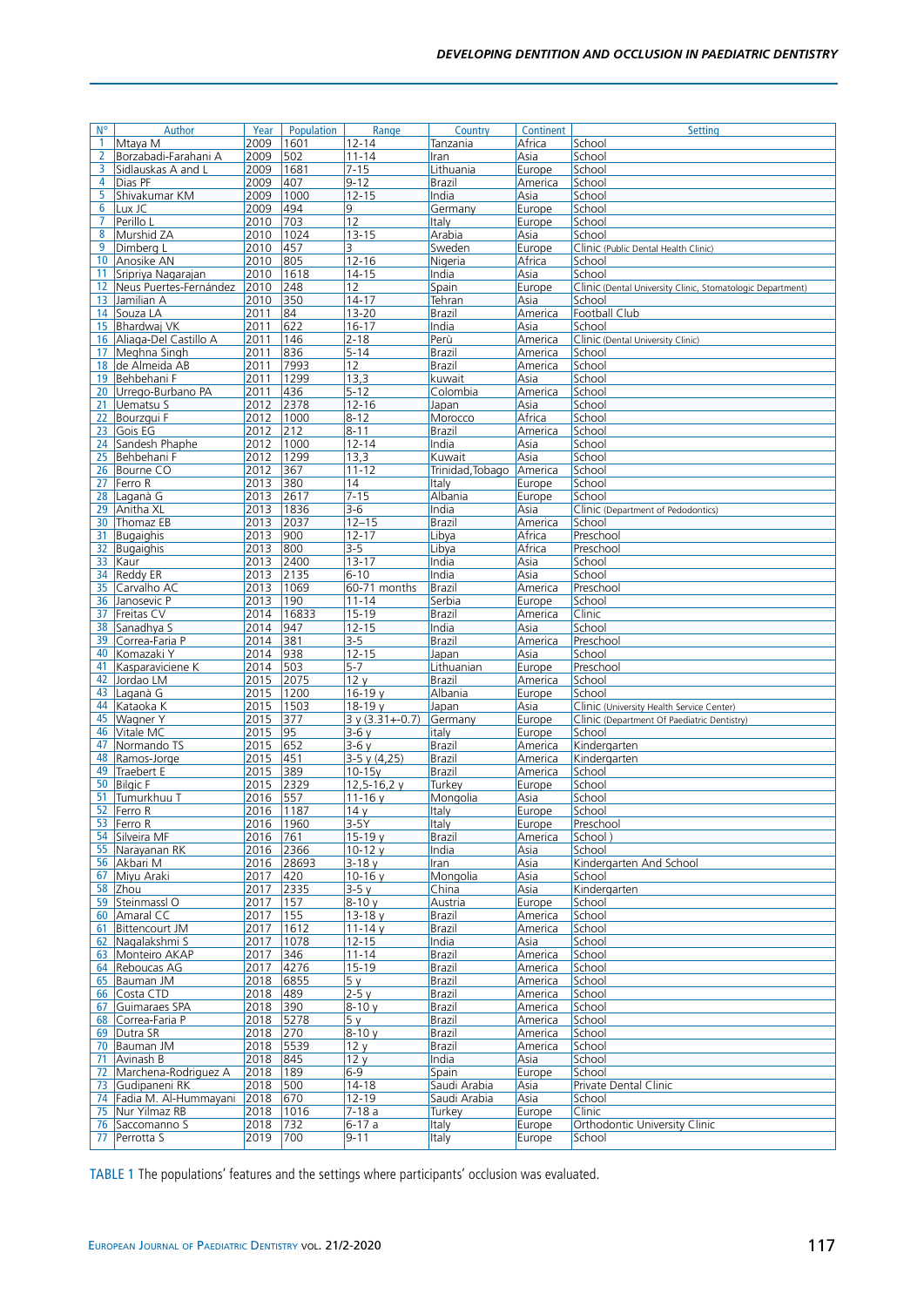|    | Author                                | Setting                  | <b>Descriprion of</b>           | Sample         | <b>Variables</b> |                        | Outcome data   Statistical Analysis | <b>TOTAL QUALITY</b>    |
|----|---------------------------------------|--------------------------|---------------------------------|----------------|------------------|------------------------|-------------------------------------|-------------------------|
| 1  | Mtaya M 2009                          | description<br>$\ddot{}$ | study Participants<br>$\ddot{}$ | <b>Size</b>    | $\ddot{}$        | $\ddot{}$              | $\ddot{}$                           | 6                       |
| 2  | Borzabadi-Farahani Ali 2009           | $\ddot{}$                | $\ddot{}$                       |                |                  | $\ddot{}$              | $\ddot{}$                           | 4                       |
| 3  | Sidlauskas A and L 2009               | $\ddot{}$                | $\ddot{}$                       |                | $^{+}$           | $\ddot{}$              | $\ddot{}$                           | 5                       |
| 4  | Dias PF 2009                          | $\ddot{}$                | $\ddot{}$                       | $\overline{+}$ |                  | $^{+}$                 | $\ddot{}$                           | 5                       |
| 5  | Shivakumar KM 2009                    | $\ddot{}$                | $^{+}$                          |                |                  | $\ddot{}$              | $+$                                 | 4                       |
| 6  | Lux J C 2009                          | $\ddot{}$                | $\ddot{}$                       |                |                  |                        | $\ddot{}$                           | 4                       |
| 7  | Perillo L 2010                        | $\ddot{}$                | $\ddot{}$                       | $\ddot{}$      |                  | $\ddot{}$              | $\ddot{}$                           | 5                       |
| 8  | Murshid ZA 2010                       |                          | $\ddot{}$                       |                |                  | $^{+}$                 | $\ddot{}$                           | 3                       |
| 9  | Dimberg L 2010                        |                          | $\ddot{}$                       |                | $\ddot{}$        | $\ddot{}$              | $\ddot{}$                           | 4                       |
| 10 | Anosike A N 2010                      | $\ddot{}$                | $\ddot{}$                       |                |                  | $\ddot{}$              | $\ddot{}$                           | 4                       |
| 11 | Sripriya Nagarajan 2010               | $\ddot{}$                | $\ddot{}$                       |                |                  | $\overline{+}$         | $\ddot{}$                           | 4                       |
| 12 | Puertes-Fernándes N 2010              |                          |                                 |                |                  | $\overline{+}$         | $^{+}$                              | 3                       |
| 13 | Jamilian A 2010                       | $\ddot{}$                |                                 |                |                  | $\overline{+}$         | $+$                                 | 4                       |
| 14 | Souza LA 2011                         | $+$                      |                                 |                | $\ddot{}$        | $\ddot{}$              | $+$                                 | 4                       |
| 15 | Bhardwaj VK 2011                      | $\ddot{}$                | $\ddot{}$                       | $\ddot{}$      | $\ddot{}$        | $\ddot{}$              | $\ddot{}$                           | 6                       |
| 16 | Aliaga-Del Castillo A 2011            |                          |                                 |                | $^{+}$           | $\ddot{}$              | $\ddot{}$                           | $\overline{\mathbf{3}}$ |
| 17 | Meghna Singh 2011                     | $+$                      | $+$                             | $\ddot{}$      |                  | $\ddot{}$              | $\ddot{}$                           | 5                       |
| 18 | de Almeida AB 2011                    | $+$                      | $\ddot{}$                       | $\ddot{}$      | $^{+}$           | $\ddot{}$              | $\ddot{}$                           | $6\overline{6}$         |
| 19 | Behbehani F 2011                      | $\ddot{}$                | $\ddot{}$                       | $\ddot{}$      |                  | $\ddot{}$              | $^{+}$                              | 5                       |
| 20 | Urrego-Burbano PA 2011                | $\ddot{}$                | $\ddot{}$                       |                |                  | $\ddot{}$              | $\ddot{}$                           | 5                       |
| 21 | Uematsu S 2012                        | $\ddot{}$                | $\ddot{}$                       |                |                  | $\ddot{}$              | $\ddot{}$                           | 4                       |
| 22 | Bourzgui F 2012                       | $\ddot{}$                | $\ddot{}$                       |                | $^{+}$           | $\ddot{}$              | $\ddot{}$                           | $6\overline{6}$         |
| 23 | Gois EG 2012                          | $\ddot{}$                |                                 |                | $^{+}$           | $\ddot{}$              | $+$                                 | 5                       |
| 24 | Sandesh Phaphe 2012                   | $\ddot{}$                | $\ddot{}$                       |                | $\ddot{}$        | $\ddot{}$              | $\ddot{}$                           | 5                       |
| 25 | Behbehani F 2012                      |                          | $\ddot{}$                       |                |                  | $\ddot{}$              | $\ddot{}$                           | 3                       |
| 26 | Bourne CO 2012                        | $\ddot{}$                | $\ddot{}$                       | $\ddot{}$      |                  | $\ddot{}$              | $\ddot{}$                           | 5                       |
| 27 | Ferro R 2013                          | $\ddot{}$                | $\ddot{}$                       | $\ddot{}$      | $^{+}$           | $^{+}$                 | $\ddot{}$                           | $6\overline{6}$         |
| 28 | Laganà G 2013                         | $\ddot{}$                | $\ddot{}$                       | $\ddot{}$      |                  | $\ddot{}$              | $^{+}$                              | 5                       |
| 29 | Anitha XL 2013                        |                          | $\overline{+}$                  |                | $^{+}$           | $\ddot{}$              | $\ddot{}$                           | 4                       |
| 30 | Thomaz EB 2013                        | $\ddot{}$                |                                 |                |                  | $\ddot{}$              | $\ddot{}$                           | 5                       |
| 31 | Bugaighis 2013                        | $\ddot{}$                | $\overline{+}$                  |                | $^{+}$           | $^{+}$                 | $\overline{+}$                      | 5                       |
| 32 | Bugaighis 2013                        | $\ddot{}$                | $^{+}$                          |                | $\ddot{}$        | $\ddot{}$              | $\ddot{}$                           | 5                       |
| 33 | Kaur                                  | $\ddot{}$                | $^{+}$                          | $\ddot{}$      | $\ddot{}$        | $\ddot{}$              | $+$                                 | 6                       |
| 34 | Reddy ER 2013                         | $\ddot{}$                | $\ddot{}$                       |                | $^{+}$           | $\ddot{}$              | $+$                                 | 5                       |
| 35 | Carvalho AC 2013                      | $\ddot{}$                | $^{+}$                          |                |                  | $\ddot{}$              | $+$                                 | 5                       |
| 36 | Janosevic P 2013                      | $\ddot{}$                |                                 |                |                  | $\ddot{}$              | $+$                                 | 3                       |
|    | 37 Freitas CV 2014                    |                          | $^{+}$                          | $+$            |                  | $\ddot{}$              | $+$                                 | $\overline{4}$          |
|    | 38 Sanadhya S 2014                    | $\ddot{}$                | $\ddot{}$                       | $\ddot{}$      |                  | $\ddot{}$              | $\ddot{}$                           | 5                       |
| 39 | Correa-Faria P 2014                   | $\ddot{}$                | $\ddot{}$                       |                |                  | $^{+}$                 | $\ddot{}$                           | 4                       |
| 40 | Komazaki Y 2014                       | $\ddot{}$                | $\ddot{}$                       |                |                  | $\ddot{}$              | $\ddot{}$                           | 4                       |
| 41 | Kasparaviciene K 2014                 | $^{+}$                   | $\ddot{}$                       | $\ddot{}$      | $^{+}$           | $\ddot{}$              | $\ddot{}$                           | $6\overline{6}$         |
| 42 | Jordao LM 2015                        | $\ddot{}$                | $^{+}$                          | $\ddot{}$      |                  | $\ddot{}$              | $\ddot{}$                           | 5                       |
|    | 43 Laganà G 2015                      | $\ddot{}$                | $^{+}$                          |                |                  | $^{+}$                 | $\ddot{}$                           | 5                       |
|    | 44 Kataoka K 2015                     |                          | $\ddot{}$                       |                |                  | $\ddot{}$              | $\ddot{}$                           | 3                       |
|    | 45 Wagner Y 2015                      |                          | $\ddot{}$                       |                | $^{+}$           | $^{+}$                 | $\ddot{}$                           | 4                       |
|    | 46 Vitale MC 2015                     | $\ddot{}$                |                                 |                |                  | $\ddot{}$              | $^{+}$                              | 3                       |
| 47 | Normando TS 2015                      | $\ddot{}$                | $^{+}$                          | $^{+}$         | $\ddot{}$        | $\ddot{}$              | $\ddot{}$                           | $6\overline{6}$         |
|    | 48 Ramos-Jorge 2015                   | $\ddot{}$                | $^{+}$                          | $\ddot{}$      |                  | $\ddot{}$              | $\ddot{}$                           | 5                       |
|    | 49 Traebert E 2015                    | $\ddot{}$                | $^{+}$                          | $\ddot{}$      |                  | $\ddot{}$              | $\ddot{}$                           | 5                       |
|    | 50 Bilgic F 2015                      | $\ddot{}$                | $\ddot{}$                       |                | $^{+}$           | $^{+}$                 | $\ddot{}$                           | 5                       |
|    | 51 Tumurkhuu T 2016                   | $\ddot{}$                | $^{+}$                          | $\ddot{}$      | $\ddot{}$        | $\ddot{}$              | $\ddot{}$                           | $6\overline{6}$         |
|    | 52 Ferro R 2016                       | $^{+}$                   | $\ddot{}$                       | $^{+}$         | $\ddot{}$        | $\ddot{}$              | $\ddot{}$                           | 6                       |
|    | 53 Ferro R 2016                       | $+$                      | $+$                             | $^{+}$         |                  | $\ddot{}$              | $\ddot{}$                           | 5                       |
|    | 54 Silveira MF 2016                   | $\ddot{}$                | $\ddot{}$                       | $\ddot{}$      |                  | $^{+}$                 | $\ddot{}$                           | 5<br>5                  |
| 56 | 55 Narayanan RK 2016<br>Akbari M 2016 | $\ddot{}$                | $\ddot{}$                       |                |                  | $\ddot{}$              | $\ddot{}$                           | $\overline{4}$          |
|    | 57 Miyu Araki 2017                    | $^{+}$<br>$^{+}$         | $\ddot{}$                       |                |                  | $\ddot{}$<br>$\ddot{}$ | $\ddot{}$                           | $\overline{4}$          |
|    |                                       |                          | $\ddot{}$                       |                |                  |                        | $\ddot{}$                           |                         |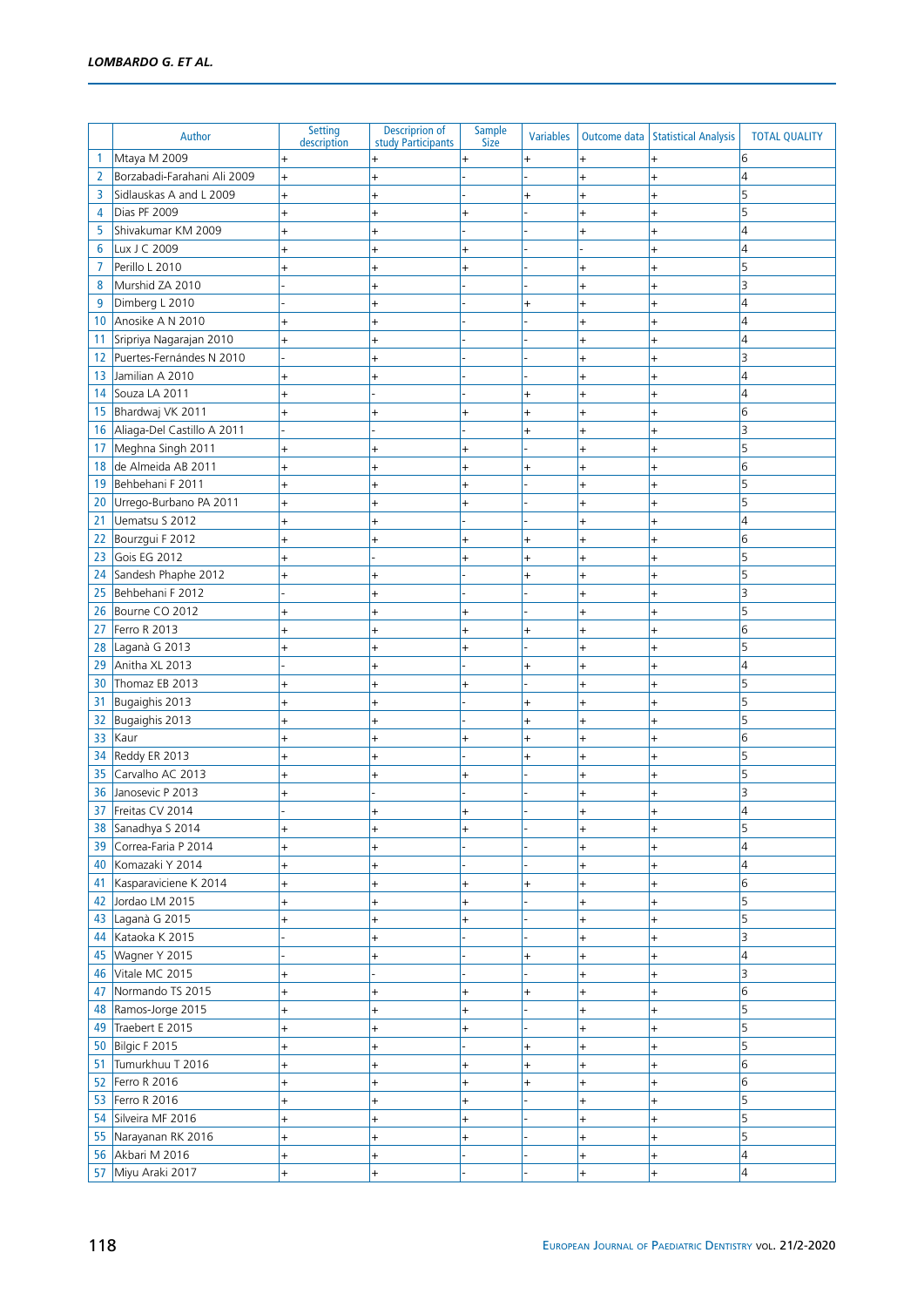| 58 | Zhou 2017                  | $\ddot{}$ | $\ddot{}$ | $\ddot{}$ |                | $+$       | $+$       | 5              |
|----|----------------------------|-----------|-----------|-----------|----------------|-----------|-----------|----------------|
|    | 59 Steinmassl O 2017       | $\ddot{}$ |           |           |                | $+$       | $\ddot{}$ | 3              |
| 60 | Amaral CC 2017             |           | $+$       | $\ddot{}$ |                | $\ddot{}$ | $\ddot{}$ | $\overline{4}$ |
| 61 | Bittencourt JM 2017        |           |           |           |                | $\ddot{}$ | $\ddot{}$ | 3              |
| 62 | Nagalakshmi S 2017         | $\ddot{}$ |           | $\ddot{}$ |                | $+$       | $\ddot{}$ |                |
| 63 | Monteiro AKAP 2017         | $\ddot{}$ |           |           |                | $\ddot{}$ | $\ddot{}$ |                |
| 64 | Reboucas AG 2017           | $\ddot{}$ |           |           |                | $\ddot{}$ | $\ddot{}$ |                |
| 65 | Bauman JM 2018             | $\ddot{}$ | $^{+}$    | $\ddot{}$ | $\overline{+}$ | $+$       | $\ddot{}$ | 6              |
| 66 | Costa CTD 2018             | $\ddot{}$ | $+$       | $\ddot{}$ |                | $+$       | $+$       | 5              |
| 67 | Guimaraes SPA 2018         | $\ddot{}$ | $\ddot{}$ | $+$       |                | $\ddot{}$ | $\ddot{}$ | 5              |
| 68 | Correa-Faria P 2018        | $+$       |           |           |                | $+$       | $+$       | 5              |
| 69 | Dutra SR 2018              | $\ddot{}$ |           | $\ddot{}$ | $\ddot{}$      | $+$       | $\ddot{}$ |                |
| 70 | Bauman JM 2018             |           |           |           | $\overline{+}$ | $\ddot{}$ | $\ddot{}$ | 5              |
| 71 | Avinash 2018               | $\ddot{}$ | $\ddot{}$ | $+$       |                | $+$       | $\ddot{}$ | 5              |
| 72 | Marchena-Rodriguez A 2018  | $+$       |           | $\ddot{}$ |                | $+$       | $\ddot{}$ | 4              |
| 73 | Gudipaneni RK 2018         |           | $\ddot{}$ | $+$       |                | $\ddot{}$ | $\ddot{}$ | 4              |
| 74 | Fadia M. Al-Hummayani 2018 | $+$       | $\ddot{}$ | $+$       |                | $+$       | $+$       | 5              |
| 75 | Nur Yilmaz RB 2018         |           |           |           |                | $+$       | $\ddot{}$ |                |
| 76 | Saccomanno S. 2018         |           |           |           |                |           |           |                |
| 77 | Perrotta S. 2019           |           |           |           |                |           |           | 4              |
|    |                            |           |           |           |                |           |           |                |

Table 2 The quality assessment of included studies (relying on a modified STROBE Statement criteria).

## **Results**

Four hundred and fifty records were found from searched databases. After the titles and abstracts screening, 83 records were excluded, and in addition further 101 were removed as duplicates. Further 18 records were identified through additional hand searching. Overall 284 records were selected and after obtained in their full-text version. One hundred and seven of them were excluded because did not meet the inclusion criteria established in this review, while 77 were selected and included (Table 1). The flowchart reported in Figure 1 shows the entire study selection process. Year of publication of selected studies ranged from 2009 to 2019 .

The level of evidence obtained from results reported in this review is good due to fact that 47 studies (61%) were considered of high quality (with a STROBE's score by 5-6) and 30 (39%) of medium quality (with a STROBE's score of 3/4) (Table 2). However, a highly relevant degree of heterogeneity (I2) was found among included studies either among and between four continents (Africa, America, Asia, Europe) where it was calculated by ranging 99.65 to 99.84% (p-value =  $0.001$ ).

The worldwide prevalence of malocclusion among children and adolescents was 56% (95% CI: 11–99) without relevant gender difference. Considering the aepidemiological malocclusion distribution among continents, higher percentage scores were found in Africa with 81% (95% CI: 64–98 ) and in Europe, 71% (95% CI: 0.62–0.82) followed by America with 53% (95% CI: 47–59 ) and Asia 48% (95% CI : 34–62 ). Oceania was the only continent where no studies dealing with this topic were found. The meta-analysis of pooled data (after their extraction from each study) performed in this review is described in Figure 2. A subgroup analysis for single traits of malocclusion, concerning Angle's classes, overjet, overbite, posterior crossbite, scissor-bite, midline-line shift, crowding, diastema, was also carried out in this review. The complete panel of results is reported in three tables (Tables 3, 4, 5) each of them describing the malocclusion traits related to any single type of dentitions.

## **Discussion**

Knowing the world aepidemiological data helps in determining and directing the priorities in regard to malocclusion treatment need, and the resources required to offer treatment in terms of work capacity, skills, agility and materials to be employed. National public health services should know the prevalence of malocclusion traits in order to organise the rational planning of preventive and therapeutic orthodontic measures. In addition, assessment of malocclusion prevalence by different populations and locations may reflect the existence of determining genetic and environmental factors.

This systematic review provided an accurate aepidemiologic worldwide picture on the malocclusion prevalence in the primary, mixed and permanent dentitions. According to our data, more than half of children and adolescents in the world suffer from one type of malocclusion, without significant differences between male and female. This high prevalence did not decrease under 50% in any of the world continents with the exception, though negligible, of Africa (48%). No studies dealing with this topic were found in Oceania.

Due to the good level of methodological quality of all included studies, their worldwide dissemination and high number of articles (n=77), this review constitutes a good degree of evidence concerning the aepidemiological relevance of malocclusion.

Malocclusion reaches its highest prevalence worldwide in early childhood during the deciduous dentition period (54%) and keeps unvaried in permanent dentition (54%). According to these prevalence data, malocclusion represents a relevant oral health problem as well as an economic burden for either family of affected children and dental health public services.

Considering the possibility to prevent the malocclusion onset since the earliest age (i.e. avoiding children's bad oral habits), health policy makers as well as paediatricians and dentists should be prompted to devise preventive or early diagnosis and appropriate treatment strategies [D'Apuzzo et al., 2019; Lione et al., 2015].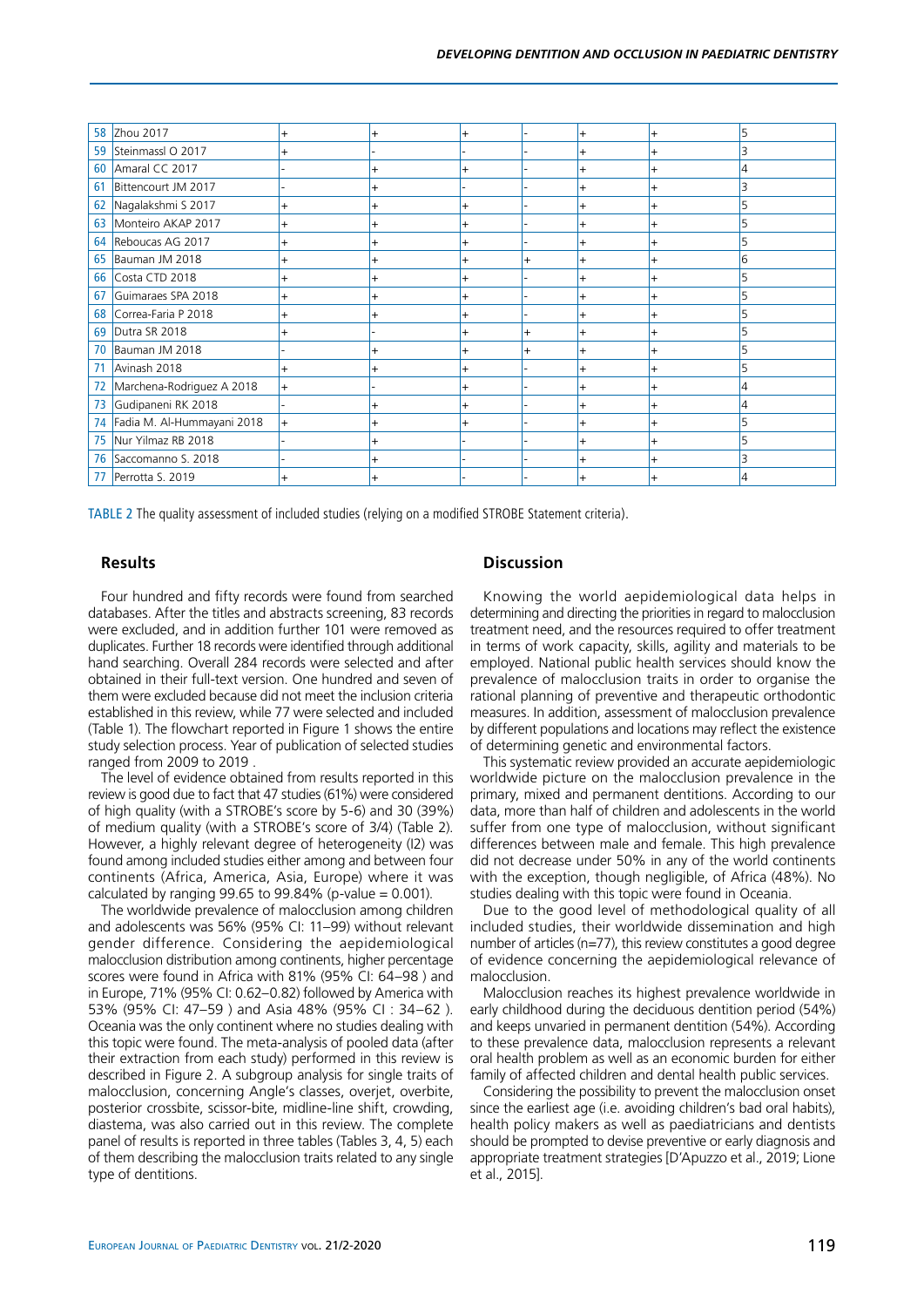| <b>Primary dentition</b> |                            |                |           |             |           |             |         |               |           |             |           |                        |
|--------------------------|----------------------------|----------------|-----------|-------------|-----------|-------------|---------|---------------|-----------|-------------|-----------|------------------------|
|                          | <b>Malocclusion Traits</b> | <b>Europe</b>  |           | America     |           | Africa      |         | Asia          |           | Worldwide   |           |                        |
|                          |                            | Mean<br>(%)    | <b>SD</b> | Mean<br>(%) | <b>SD</b> | Mean<br>(%) | SD      | Mean<br>(9/0) | <b>SD</b> | Mean<br>(%) | <b>SD</b> | <b>NPMs</b><br>$(%)**$ |
|                          | Angle Class I              | 29.5           | $^\star$  | 70.22       | 47        |             |         | 49.68         | 20.2      | 62.3        | 31.5      | 54.2                   |
| Sagittal                 | Angle Class II             | 19.3           | 10.8      | 20.47       | 36        |             |         | 33.27         | 11        | 23.29       | 20.5      | 35.3                   |
|                          | Angle Class III            | 13             | $\star$   | 6.37        | 1.8       |             |         | 13.18         | 8.9       | 7.76        | 6.1       | 10.5                   |
|                          | Normal overjet             | 40.76          | 22        | 69          | 17.3      |             |         |               |           | 69          | 14.8      | 72.6                   |
|                          | Increased overjet          | 36.8           | 8.5       | 20          | 5.9       | 11.4        | $\star$ | 33.90         |           | 23          | 14.4      | 24.2                   |
|                          | Reverse overjet            |                |           | 3.10        | $\star$   | 1.4         | $\star$ |               |           | 3           | 1.2       | 3.2                    |
|                          | Normal overbite            | 52.05          | 45        | 65.40       | $\star$   | 56.50       | $\star$ |               |           | 66          | 16.6      | 69.5                   |
| <b>Vertical</b>          | Open bite                  | 34             | 29.7      | 2           | 1.8       | 2.6         | $\star$ |               |           | 5           | 17.5      | 5.3                    |
|                          | Deep bite                  |                |           | 12.80       | 8.2       | 36          | $\star$ | 63.70         | $\star$   | 24          | 21.1      | 25.2                   |
|                          | Crossbites                 | $\overline{7}$ | 0.07      |             |           | 5.6         | $\star$ |               |           | 10          | 8.5       | 10 <sup>1</sup>        |
|                          | <b>Posterior Crossbite</b> | 3.82           | 1.3       | 17          | 8         |             |         |               |           | 14          | 7.7       | 14                     |
| <b>Transverse</b>        | Scissorbite                |                |           |             |           | 0.4         |         |               |           | 0.4         | $^\star$  | 0.4                    |
|                          | Midline shift              |                |           |             |           |             |         | 26.6          | $^\star$  | 27          | $\star$   | 27                     |
|                          | Crowding                   |                |           | 28.40       | $\star$   | 41.5        | $\star$ | 6.5           | $\star$   | 16          | 17.6      | 16                     |
|                          | Diastema                   |                |           |             |           |             |         |               |           |             |           |                        |

Table 3 Classification of the different traits of malocclusions affecting the deciduous teeth, with their percentage prevalence scores and related standard deviations (SD).

(\*) The asterisk shows absence of SD value due to fact that its related prevalence mean score is derived by only one study

 $*$ ) NPMs = prevalence mean scores normalized to 100%

Guidance of eruption and development of the primary, mixed, and permanent dentitions is an integral component of comprehensive oral health care for all paediatric dental patients. Early diagnosis and successful treatment of developing malocclusions can have both short- and long- term benefits while achieving the goals of occlusal harmony and function and dentofacial aesthetics [American Academy of Pediatric Dentistry, 2009]. Moreover, an improved regional and/or ethnicity-specific malocclusion knowledge may change the health policy toward developing the specialists' skills and offering the resources required for specific malocclusions [Alhammadi et al., 2018].

Once the basic needs for caries control in a child population have been met, the problems of organising orthodontic care come into focus. Traditionally, the responsibility for initiating orthodontic treatment and its economic burden have rested mainly with the patients, or rather with their parents. Thus, the the probability of starting an orthodontic treatment (likewise for many other fields of oral health) has been determined more by the cultural and socio-economic levels of the family, rather than by the severity of the patient's malocclusion [Cianetti et al., 2017a]. As a matter of fact, new policies involving early children's dental visits, preventive interventions and minimally invasive treatments should be adopted in order to facilitate an early and adequate oral health preservation [Paglia et al., 2017; Cianetti et al., 2018; D'Ambrosio et al., 2020; Cianetti et al., 2017\_b].

#### Subgroup analysis of most relevant traits of malocclusion

The first occlusion parameter analysed in this review was Angle's occlusal class. About two-third of the population exhibited a dental Class I during both primary and permanent dentitions. In the remaining one-third of the population, Class II resulted three-fold most prevalent than Class III in both the permanent and primary dentitions. Class I prevalence seems

to decrease from primary to mixed and permanent dentition, probably due to genetic manifestation or environmental conditioning, while Angle's Class II and III remain substantially stable over the three different dentitions.

When overjet was considered, about 70% of children and adolescents showed normal parameters, with a similar percentage in both the primary and permanent dentitions. Among the remaining 30% of population, increased overjet resulted the most prevalent trait, seven times most frequent than reversed overjet in both primary and permanent dentitions, in agreement with the worldwide higher prevalence of Class II division 1 inside this Angle's class [da Silva et al., 2008].

As for overbite, the children and adolescents showing normal parameters represented the most relevant part of the population, ranging from 69.5% to 64.5 % in the primary and permanent dentitions, respectively.

Among the subjects with overbite, deep bite prevalence was much more common than open bite, with an increased score ranging from 3.5 times in the permanent teeth to 5 times in the primary teeth.

A further malocclusion trait, which is substantially constant during the different stages of dentition, was the midline shift with a prevalence of 27% in the primary dentition and 28% in the permanent dentition.

Conversely, some malocclusion traits such as scissor bite and dental crowding increased from primary to permanent dentition. Scissor bite, indeed, raised from 0.4 to 5% and dental crowding from 16 to 39%.

The only two malocclusion traits which decreased from primary to permanent dentitions were upper interincisive diastema and posterior cross-bite. The diastema reduced its prevalence from 35% to 5%. This was likely due to a dimensional increase of permanent incisors when compared with their deciduous homologous, with a subsequent interdental space reduction. Similarly to diastema, crossbite reduced its prevalence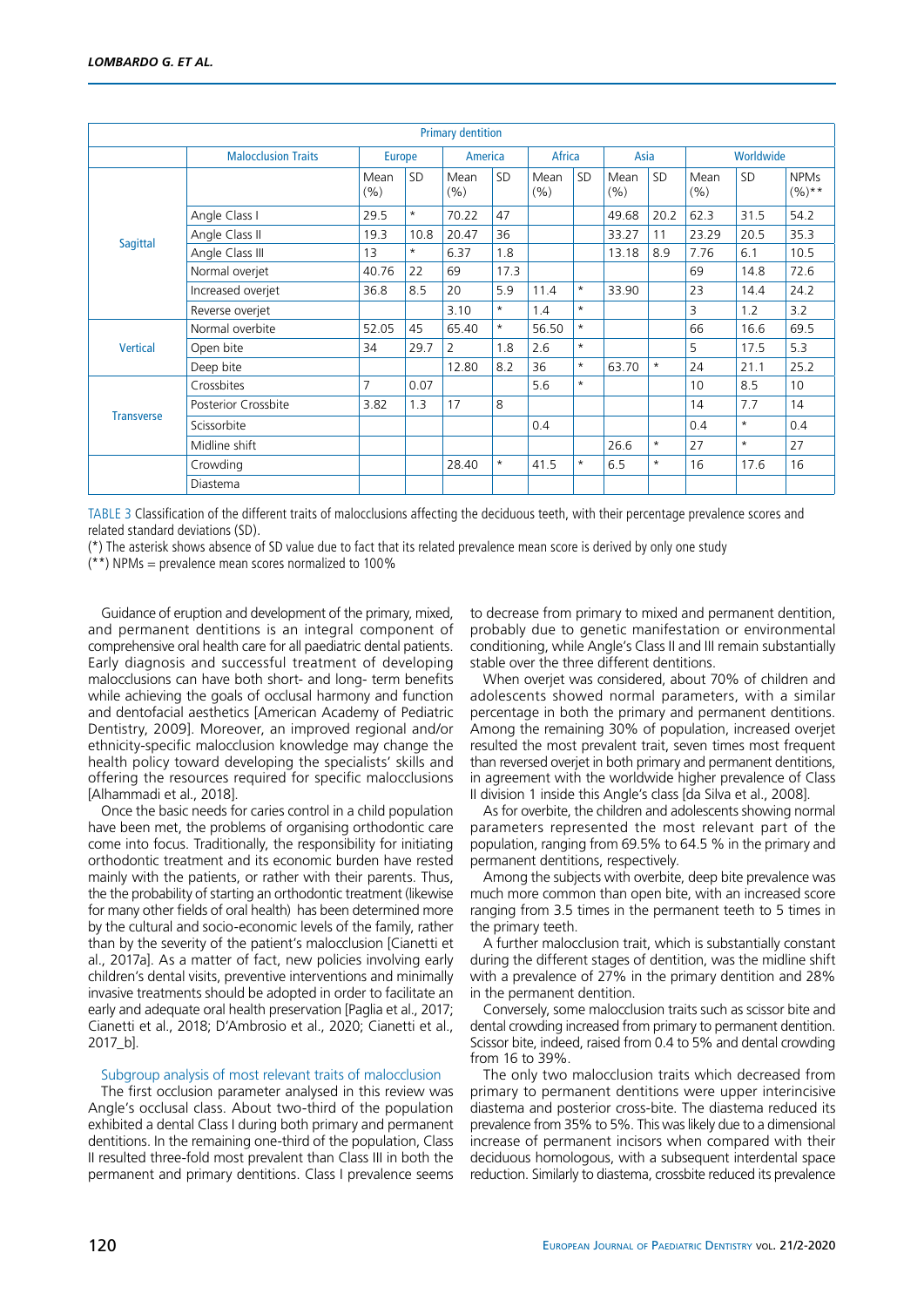| <b>Mixed dentition</b> |                           |               |          |            |           |             |           |                |           |                |           |                        |
|------------------------|---------------------------|---------------|----------|------------|-----------|-------------|-----------|----------------|-----------|----------------|-----------|------------------------|
|                        | <b>Malocclusion Trait</b> | <b>Europe</b> |          | America    |           | Africa      |           |                | Asia      |                | Worldwide |                        |
|                        |                           | $Mean(\%)$    | SD       | $Mean(\%)$ | <b>SD</b> | Mean<br>(%) | <b>SD</b> | Mean<br>(%)    | <b>SD</b> | Mean<br>(%)    | <b>SD</b> | <b>NPMs</b><br>$(%)**$ |
|                        | Angle Class I             | 53            | 11.6     | 41         | 15.4      | 61          | $^\star$  | 57             | 12        | 54             | 12.5      | 60.7                   |
|                        | Angle Class II            | 30            | 5.1      | 50         | 14.4      | 24          | $\star$   | 23             | 7.9       | 29             | 11        | 32.6                   |
| <b>Sagittal</b>        | Angle Class III           | 3             | 3.2      | 8          | 1.9       | 10          | $\star$   | 6              | 1.8       | 6              | 2.9       | 6.7                    |
|                        | Normal overjet            | 70            | 19.9     | 68         | 19.4      | 70          | $\star$   | 75             | 6.1       | 71             | 15.7      | 71.6                   |
|                        | Increased overjet         | 24            | 13.75    | 29         | 9.8       | 24          | $\star$   | 24             | 3.4       | 27             | 9.5       | 30.3                   |
|                        | Reverse overjet           | 3             | 0.9      |            | 3.7       | 3           | $\star$   |                | 2.6       |                | 2.4       | 1.1                    |
|                        | Normal overbite           | 76            | 12.3     | 52.3       | $\star$   | 76          | $\star$   | 63             | 2.5       | 69             | 10.1      | 70.4                   |
| <b>Vertical</b>        | Open bite                 | 3             | 0.7      | 6          | 5.9       | 3           | $\star$   | $\overline{2}$ | 1.6       | 3              | 4.4       | 3.4                    |
|                        | Deep bite                 | 19            | 8        | 20         | 16.2      | 19          | $\star$   | 35             | 0.7       | 26             | 10.1      | 26.5                   |
|                        | Crossbites                | 36            | $\star$  |            |           | 7.1         | $\star$   |                |           | 11             | 20.6      | 11                     |
|                        | Posterior Crossbite       | 11            | 4.1      | 29.20      | $\star$   |             |           | 5              | 4.7       | 8              | 8.9       | 8                      |
| <b>Transverse</b>      | Scissorbite               | 1.9           | $\star$  |            |           |             |           | $\overline{2}$ | $\star$   | $\overline{2}$ | 0.07      | $\overline{2}$         |
|                        | Midline shift             | 21.9          | $\star$  |            |           | 42.20       | $\star$   |                |           | 35             | 14.3      | 35                     |
|                        | Crowding                  | 42            | $\star$  | 50         | 15.8      |             |           | 11.8           | $\star$   | 37             | 37        | 37                     |
|                        | Diastema                  | 52.5          | $^\star$ | 33         | 25.9      |             |           |                |           | 35             | 22.7      | 35                     |

Table 4 Classification of the different traits of malocclusions affecting the mixed dentition, with their percentage prevalence scores and related standard deviations (SD).

(\*) The asterisk shows absence of SD value due to fact that its related prevalence mean score is derived by only one study

 $(**)$ NPMs = prevalence mean scores normalized to 100%

| <b>Permanent dentition</b> |                            |               |             |                |            |              |           |              |           |                |      |                        |
|----------------------------|----------------------------|---------------|-------------|----------------|------------|--------------|-----------|--------------|-----------|----------------|------|------------------------|
|                            | <b>Malocclusion Traits</b> | <b>Europe</b> |             | America        |            | Africa       |           | Asia         |           | Worldwide      |      |                        |
|                            |                            | Mean<br>(%)   | SD          | Mean<br>(%)    | SD         | Mean<br>(% ) | <b>SD</b> | Mean<br>(% ) | <b>SD</b> | Mean<br>(% )   | SD   | <b>NPMs</b><br>$(%)**$ |
|                            | Angle Class I              | 34.5          | 15.2        | 49.62          | 28.9       | 83.85        | 19.1      | 67.55        | 26.8      | 55.5           | 24.6 | 61                     |
|                            | Angle Class II             | 36.7          | 18.1        | 22.69          | 10.8       | 11.7         | 15.1      | 18.52        | 9.3       | 24.7           | 13.6 | 27.2                   |
| <b>Sagittal</b>            | Angle Class III            | 14.2          | 11.2        | 26.24          | 17.1       | 2.61         | 1.2       | 4.86         | 5.5       | 10.7           | 9.5  | 11.8                   |
|                            | Normal overjet             | 54.5          | $^{\star}$  |                |            | 51           | $\star$   | 57           | 14.4      | 57             | 11.7 | 70.4                   |
|                            | Increased overjet          | 30            | 19.7        | 18             | 14         | 25           | 26        | 19           | 19.3      | 21             | 21.2 | 25.9                   |
|                            | Reverse overjet            | 7.1           | 3.9         | 0.2            | 0.1        | 6            | 5.5       | 10           | 7.1       | 3              | 5.5  | 3.7                    |
|                            | Normal overbite            | 65            | 18.3        | 9              |            | 56           | 17.8      | 30           | 34.3      | 49             | 27   | 64.5                   |
| <b>Vertical</b>            | Open bite                  | 12            | 10.2        | 5              | 18.7       | 5            | 2.6       | 9            | 6.5       | 6              | 12   | 7.9                    |
|                            | Deep bite                  | 14            | 28.1        | 5              | $^{\star}$ | 31           | 2.6       | 27           | 19.6      | 21             | 20.4 | 27.6                   |
|                            | Crossbites                 | 10            | 0.35        |                | $\star$    | 5.4          | $^\star$  | 2.3          | $\star$   | 5              | 4.1  | 5                      |
| <b>Transverse</b>          | Lateral Crossbite          | 5             | $\Omega$    | $\overline{4}$ | 1.5        |              |           | 8            | 2.8       | $\overline{7}$ | 2.3  | $\overline{7}$         |
|                            | Scissorbite                | 0.30          | $\mathbf 0$ |                |            |              |           | 5            | $\star$   | 5              | 6.5  | 5                      |
|                            | Midline shift              | 32            | $\star$     | 37             | *          | 21.6         | $\star$   | 29.7         | $\star$   | 28             | 5.6  | 28                     |
|                            | Crowding                   | 51            | 16.5        | 39             | 14.5       | 13           | 0         | 50           | 28.9      | 39             | 23.6 | 39                     |
|                            | Diastemas                  | 4             | 14.8        | 1              | 1.2        | 20.9         | $^\star$  | 22           | 5.6       | 5              | 8.5  | 8.5                    |

Table 5 Classification of the different traits of malocclusions affecting the permanent dentition, with their percentage prevalence scores and related standard deviations (SD).

(\*) The asterisk shows absence of SD value due to fact that its related prevalence mean score is derived by only one study